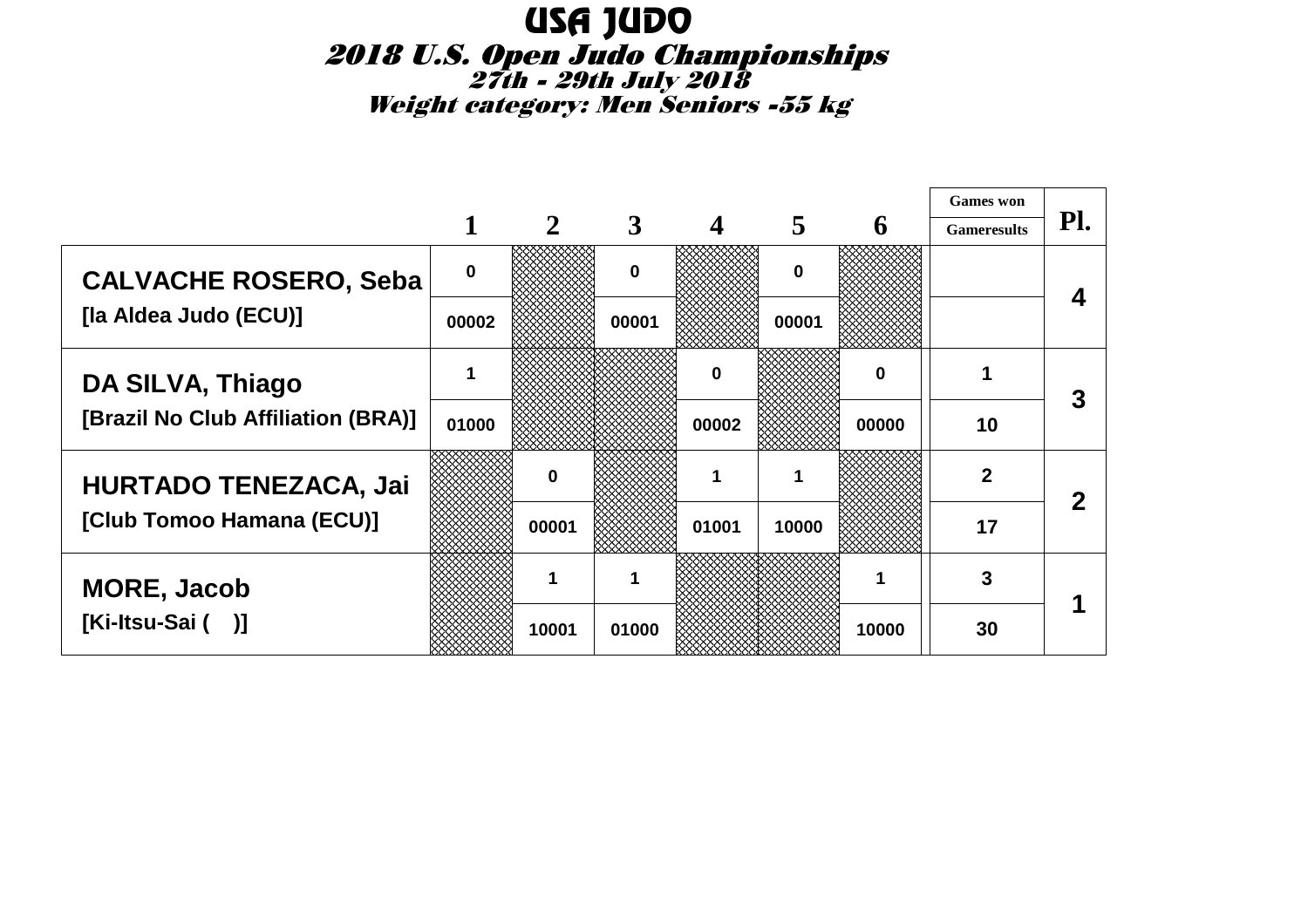USA JUDO **2018 U.S. Open Judo ChampionshipsWeight category: Men Seniors -60 kg**

kg

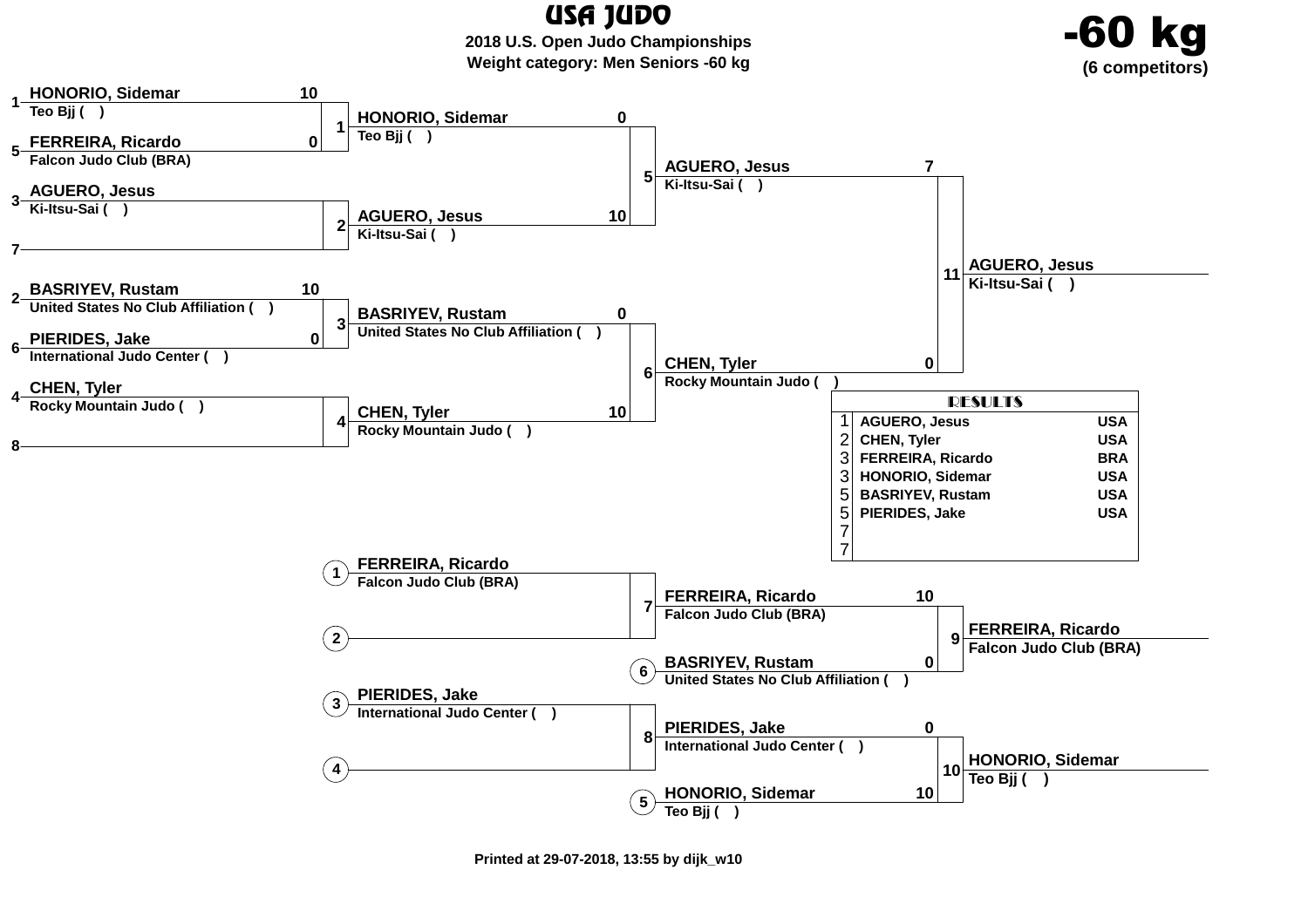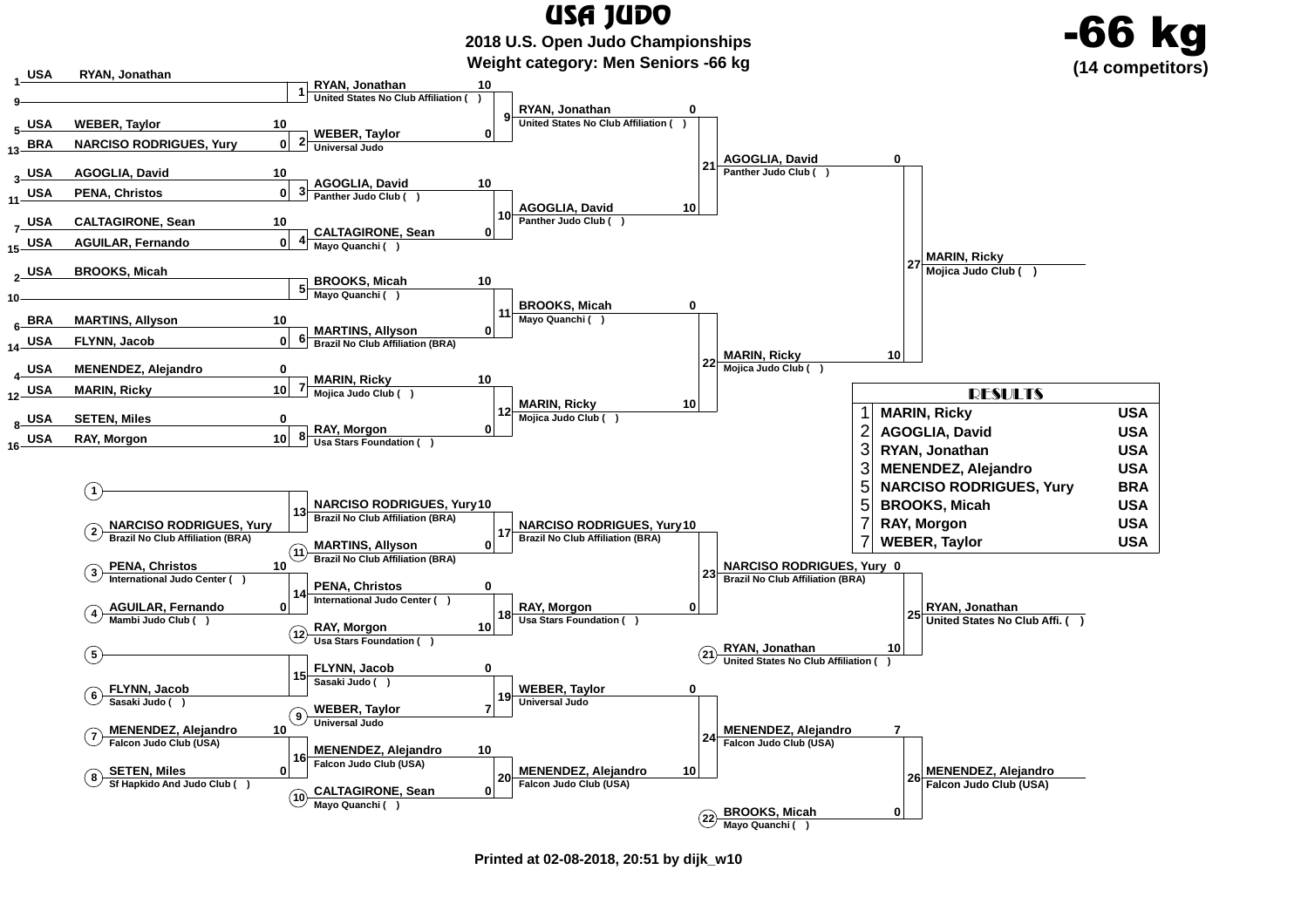

**Printed at 29-07-2018, 13:55 by dijk\_w10**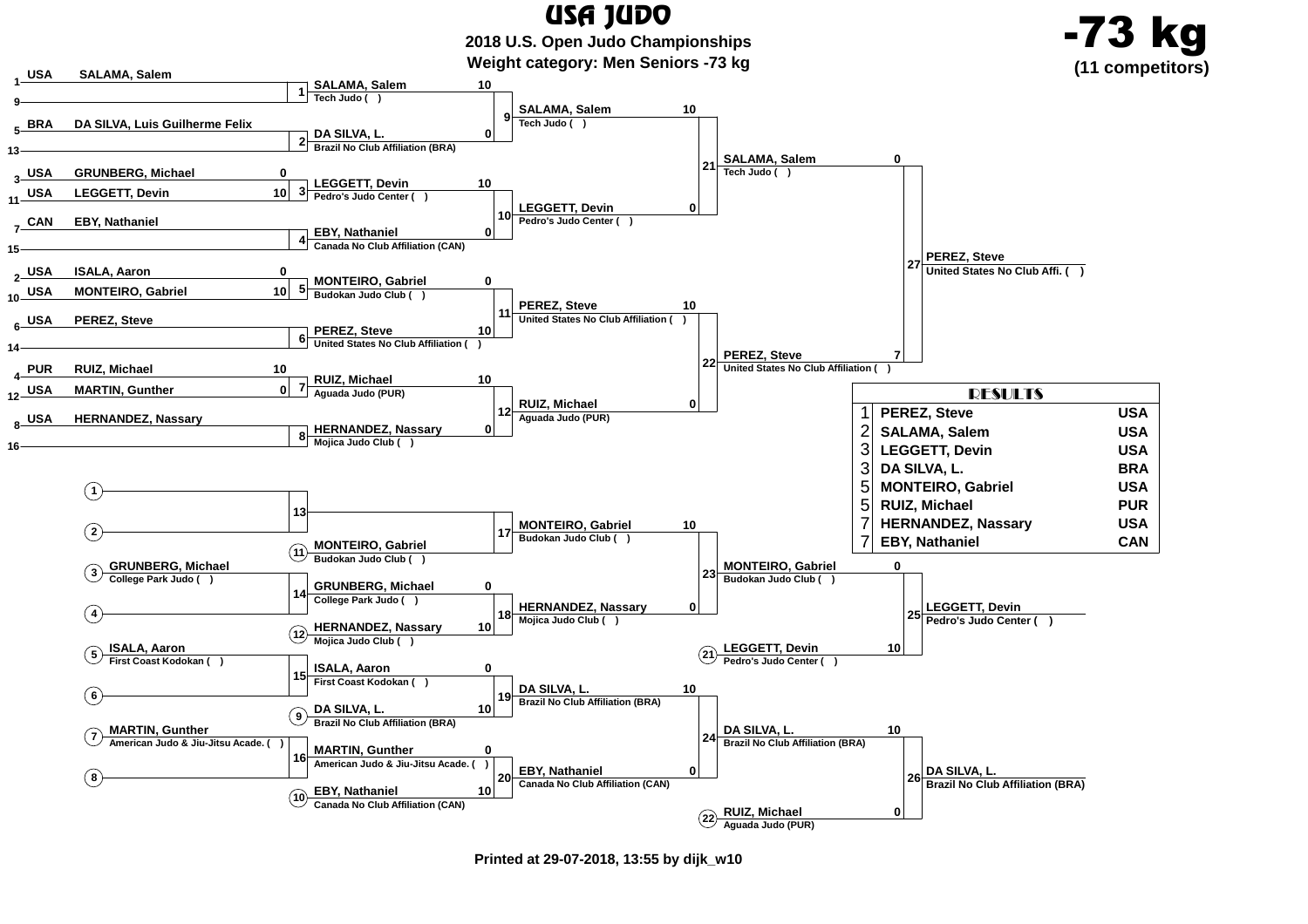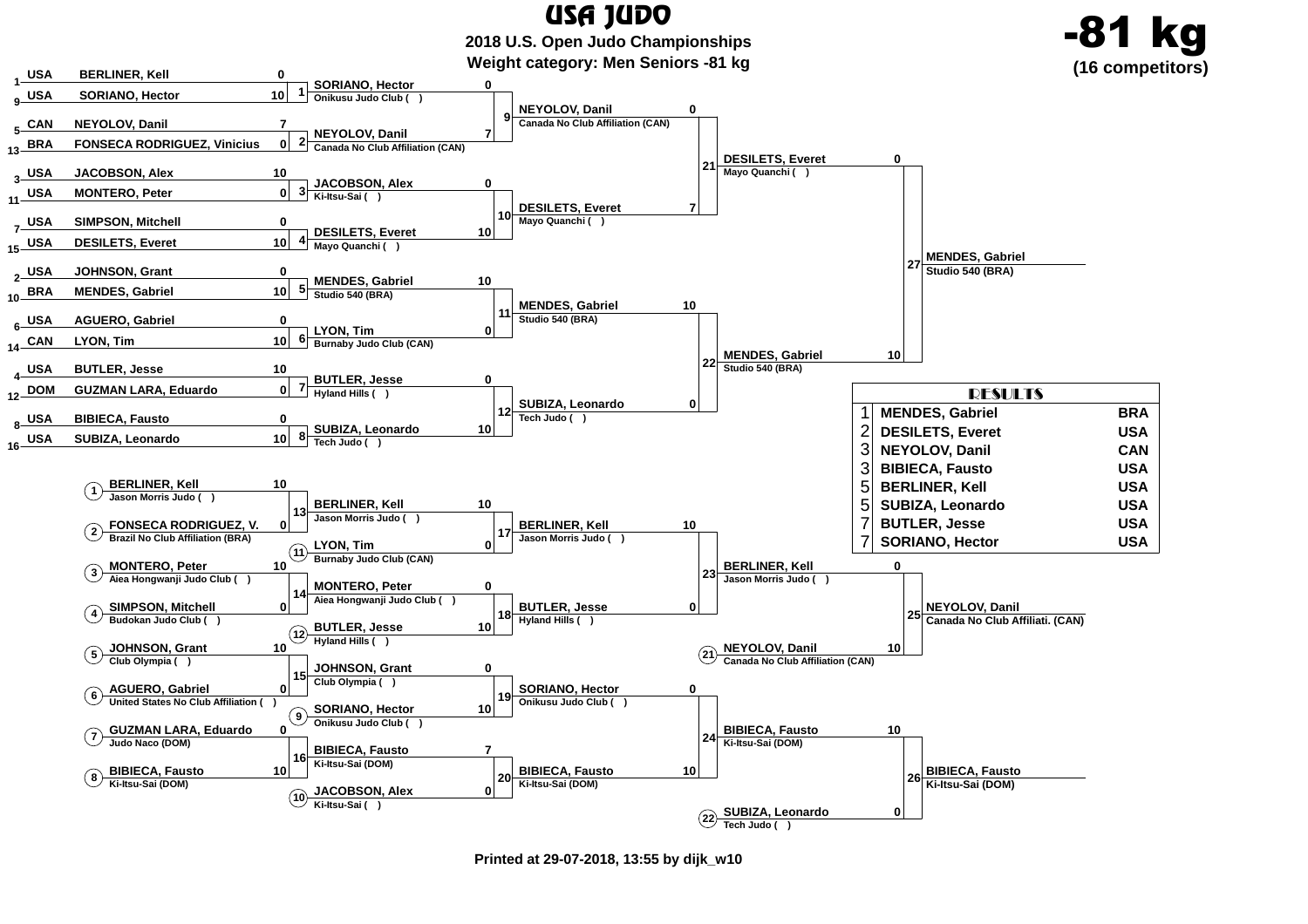

**Printed at 29-07-2018, 13:55 by dijk\_w10**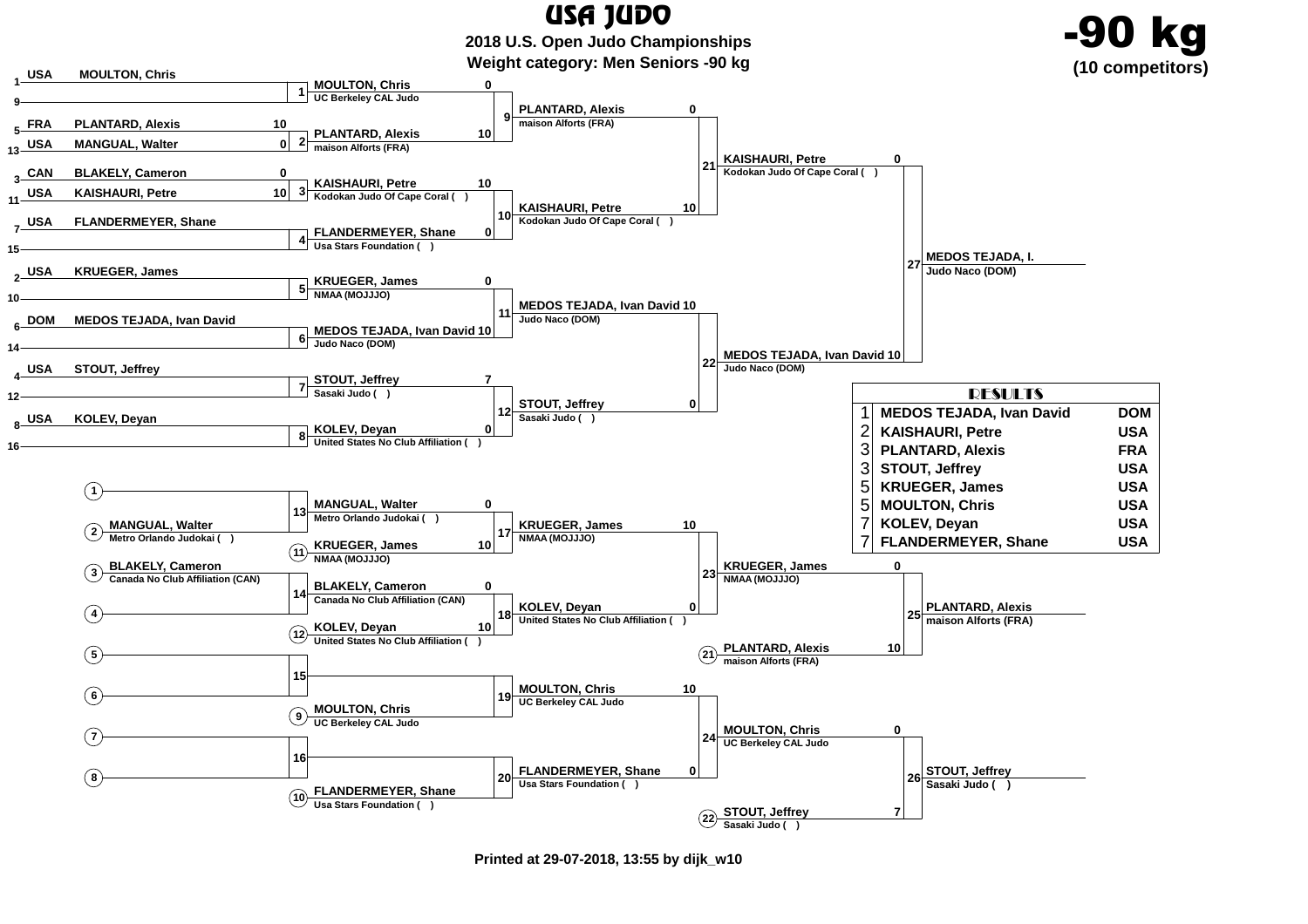Weight category: Men Seniors -100 kg

|                                    |       |          |          | <b>Games</b> won   |     |
|------------------------------------|-------|----------|----------|--------------------|-----|
|                                    |       |          |          | <b>Gameresults</b> | Pl. |
| <b>CONNORS, Chris</b>              | 0     |          |          |                    |     |
| [Canada No Club Affiliation (CAN)] | 00001 | 10000    |          | 10                 |     |
| <b>BLEKHEROV, Oleksandk</b>        | 1     |          |          | $\mathbf 2$        |     |
| [Budokan Judo Club ()]             | 10000 |          | 02000    | 20                 |     |
| <b>NSHEUKO, Edmond</b>             |       | $\bf{0}$ | $\bf{0}$ |                    | 3   |
| [College Park Judo ()]             |       | 01000    | 00000    |                    |     |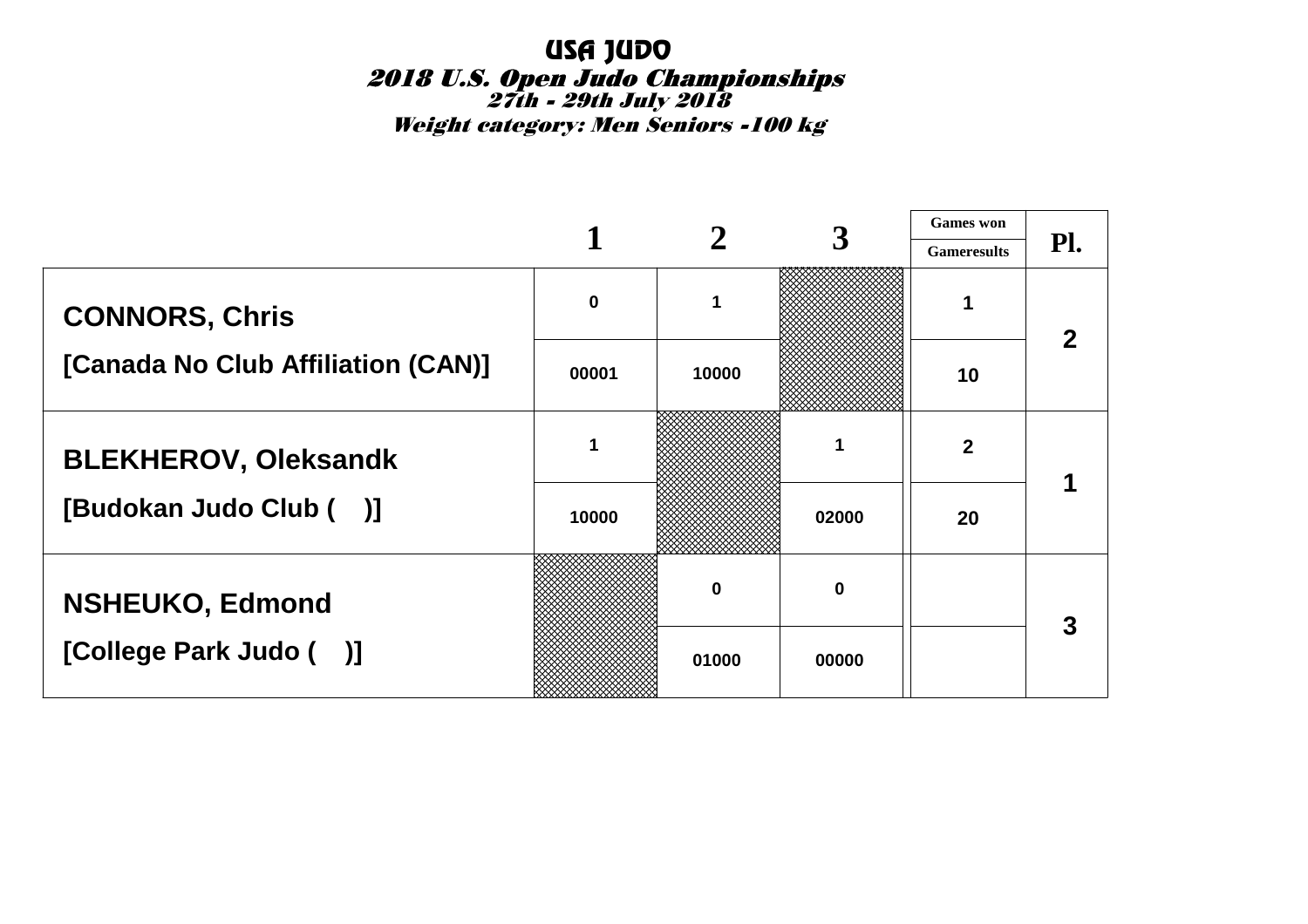USA JUDO **2018 U.S. Open Judo ChampionshipsWeight category: Men Seniors +100 kg**

+100 kg

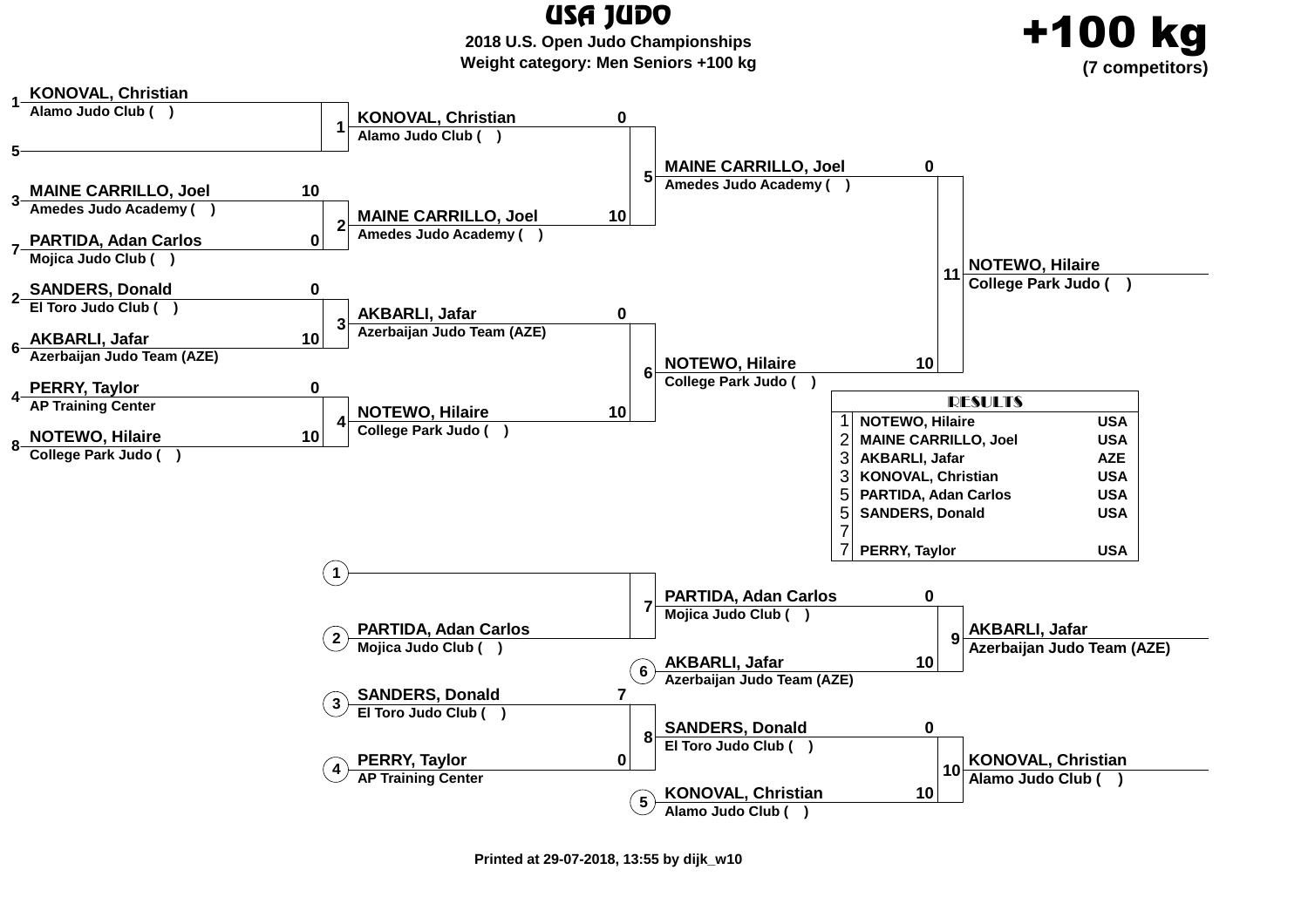#### 2018 U.S. Open Judo Championships Weight category: Women Seniors -44 kg

## **Best of Three**

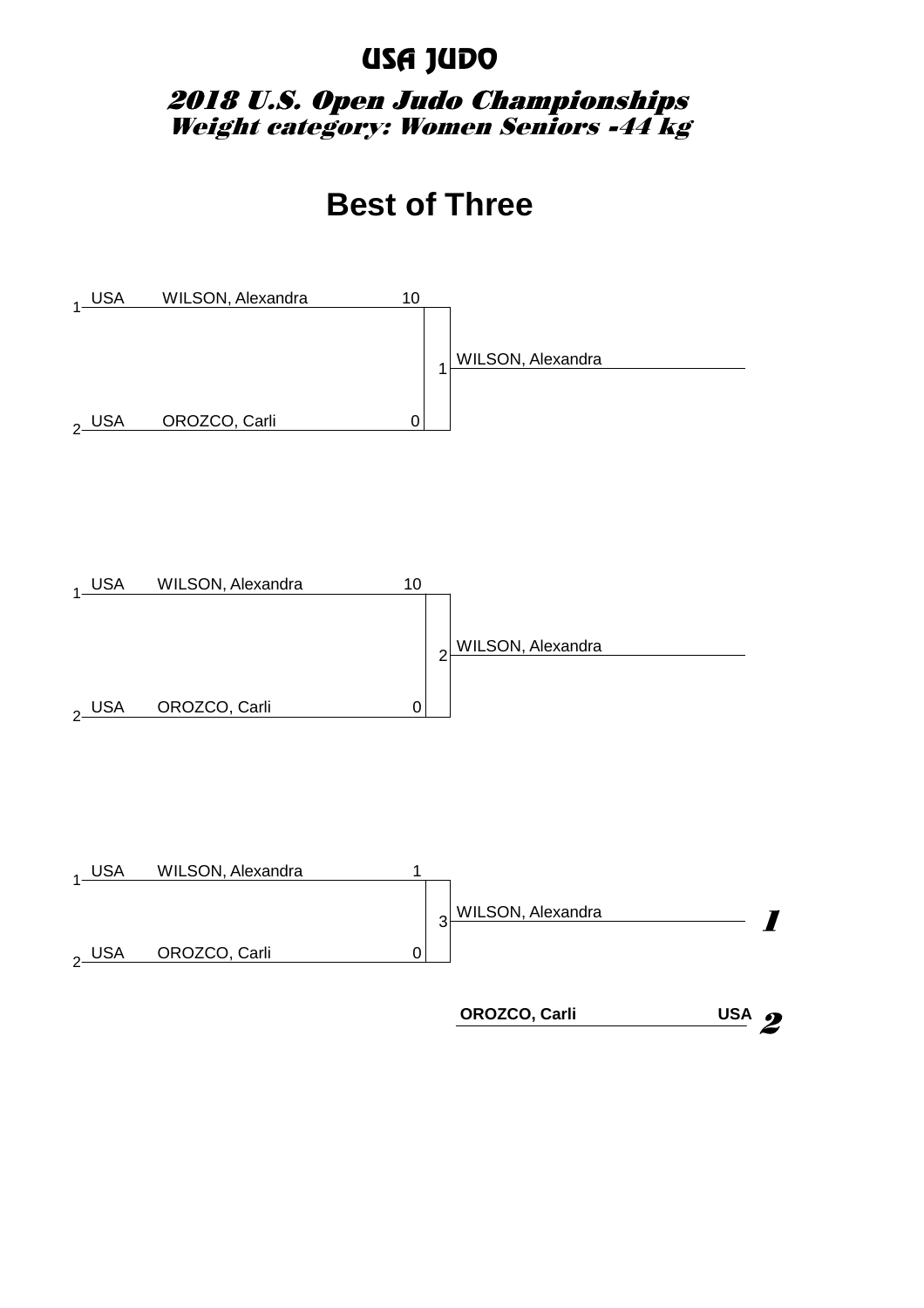Weight category: Women Seniors -48 kg

|                           |             |          | 3           | <b>Games</b> won   |     |
|---------------------------|-------------|----------|-------------|--------------------|-----|
|                           |             |          |             | <b>Gameresults</b> | Pl. |
| <b>PERALES, Jennifer</b>  | $\mathbf 0$ |          |             |                    | 2   |
| [Ki-Itsu-Sai ()]          | 00000       | 10000    |             | 10                 |     |
| <b>ARIAS, Catherine</b>   | 1           |          | 1           | $\overline{2}$     |     |
| [Tech Judo ( )]           | 10000       |          | 10000       | 20                 |     |
| <b>ELMANROUKEY, Noran</b> |             | $\bf{0}$ | $\mathbf 0$ |                    | 3   |
| [Teo Bj( )]               |             | 00000    | 00000       |                    |     |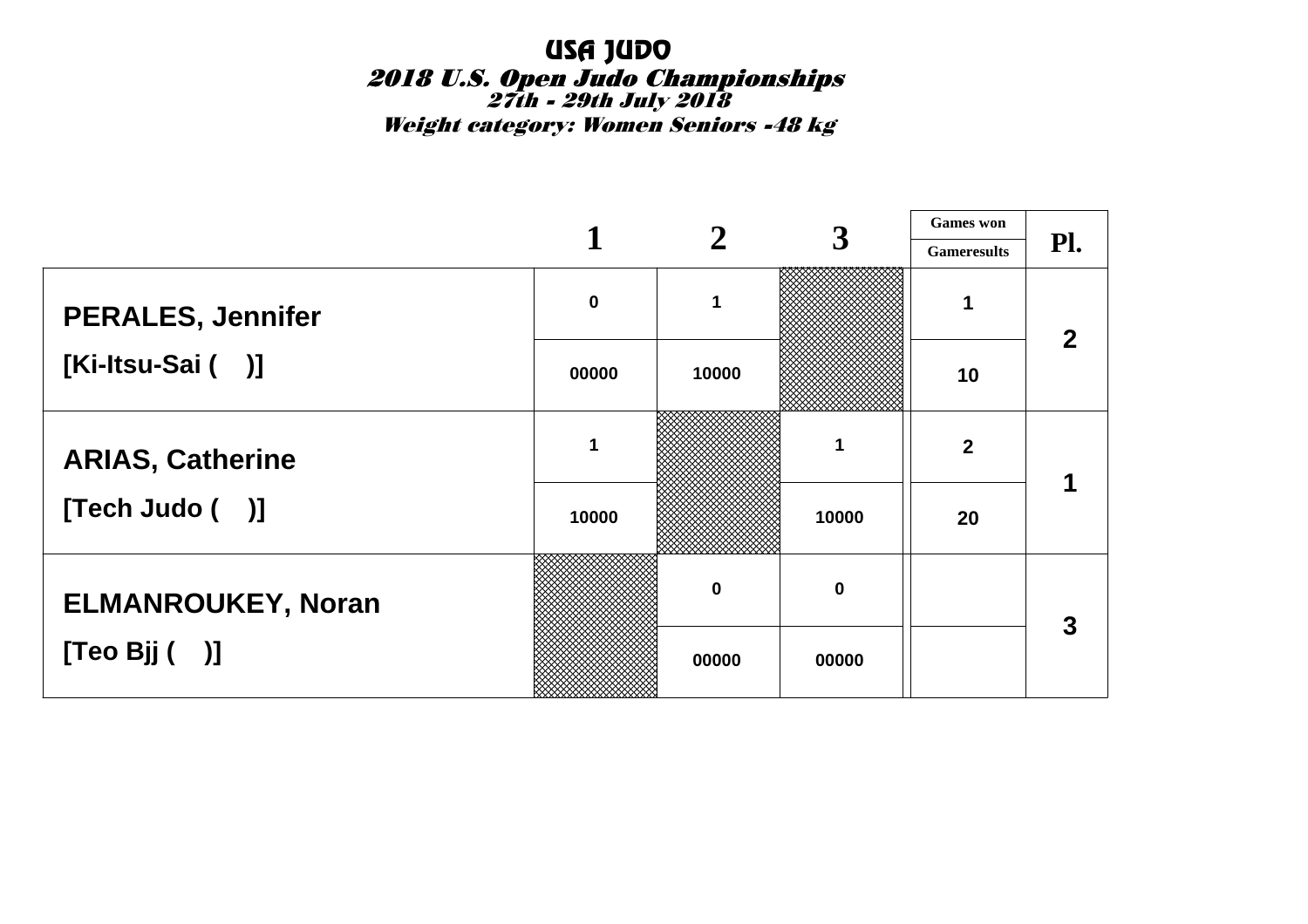Weight category: Women Seniors -52 kg

|                                |             |       | 3                | <b>Games</b> won   |     |
|--------------------------------|-------------|-------|------------------|--------------------|-----|
|                                |             |       |                  | <b>Gameresults</b> | Pl. |
| <b>GAVIDIA BUSTOS, Astrid</b>  | $\mathbf 0$ |       |                  | 1                  | 2   |
| [la Aldea Judo (ECU)]          | 00000       | 02000 |                  | 10                 |     |
| <b>ARCOS CHIGUANO, Yolanda</b> | 1           |       |                  | $\overline{2}$     |     |
| [la Aldea Judo (ECU)]          | 10000       |       | 10000            | 20                 |     |
| <b>SILVERIO, Jenny</b>         |             | 0     | $\boldsymbol{0}$ |                    | 3   |
| [Mambi Judo Club ()]           |             | 00000 | 00000            |                    |     |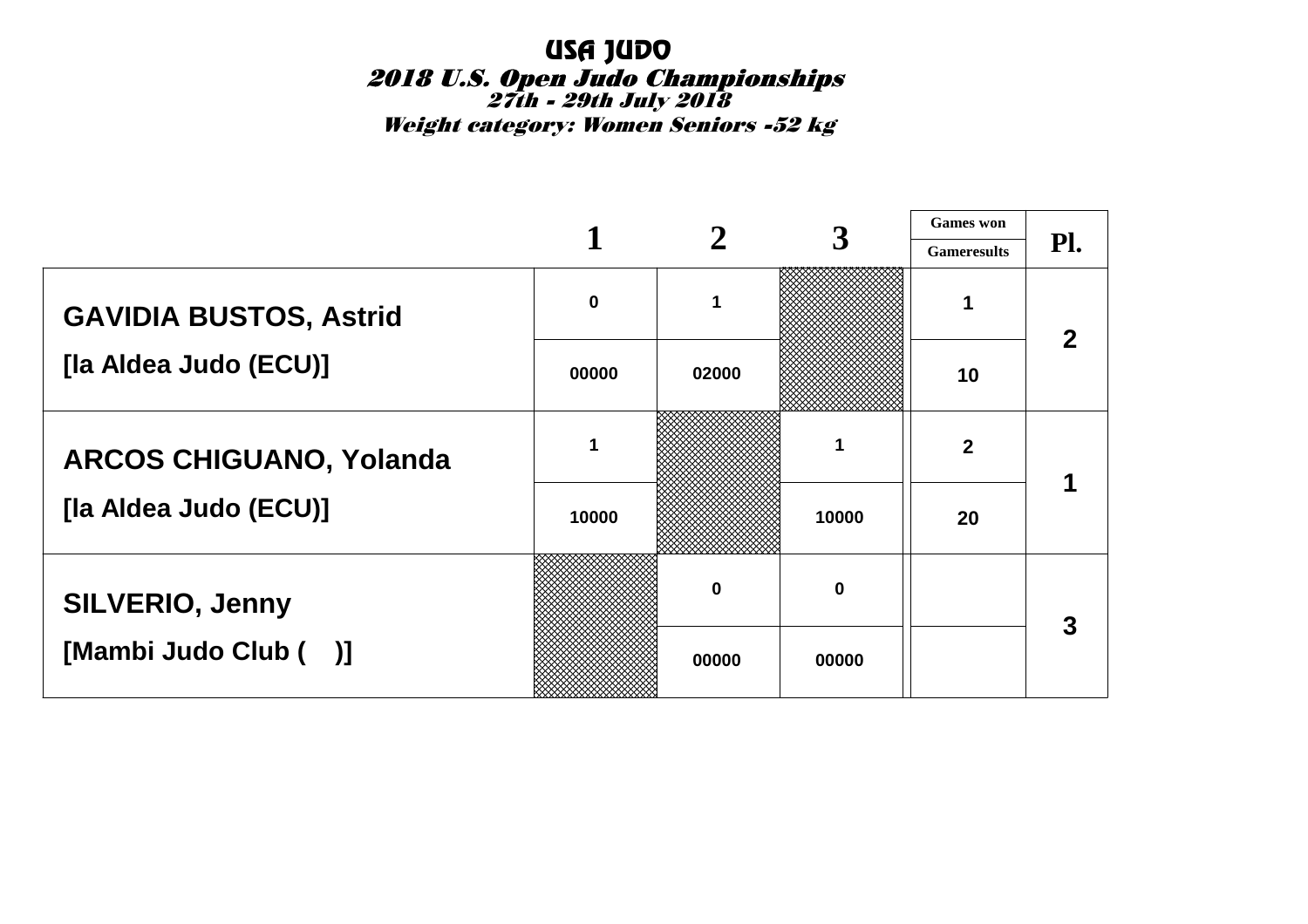**2018 U.S. Open Judo ChampionshipsWeight category: Women Seniors -57 kg**



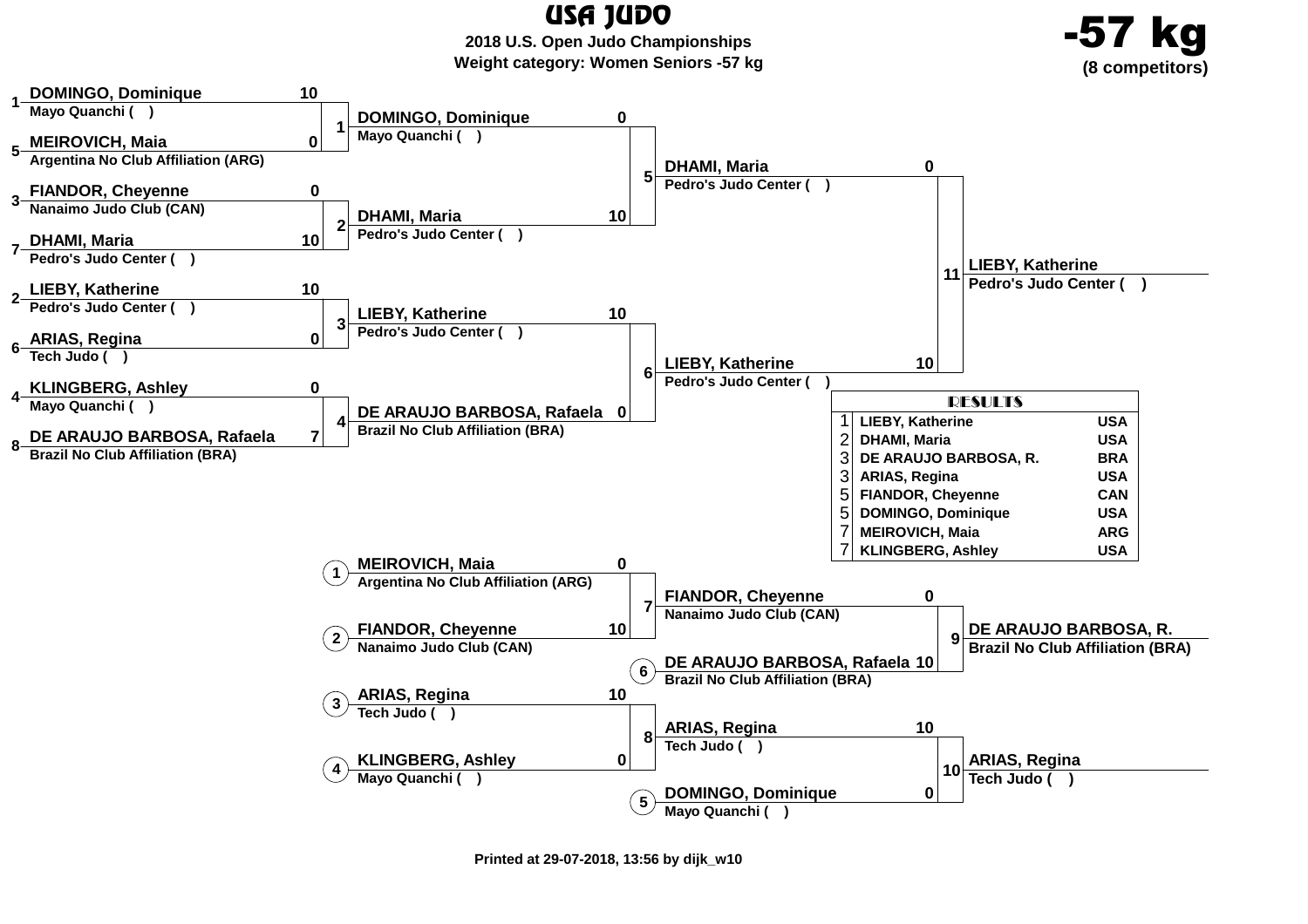**2018 U.S. Open Judo ChampionshipsWeight category: Women Seniors -63 kg**





**Printed at 29-07-2018, 13:56 by dijk\_w10**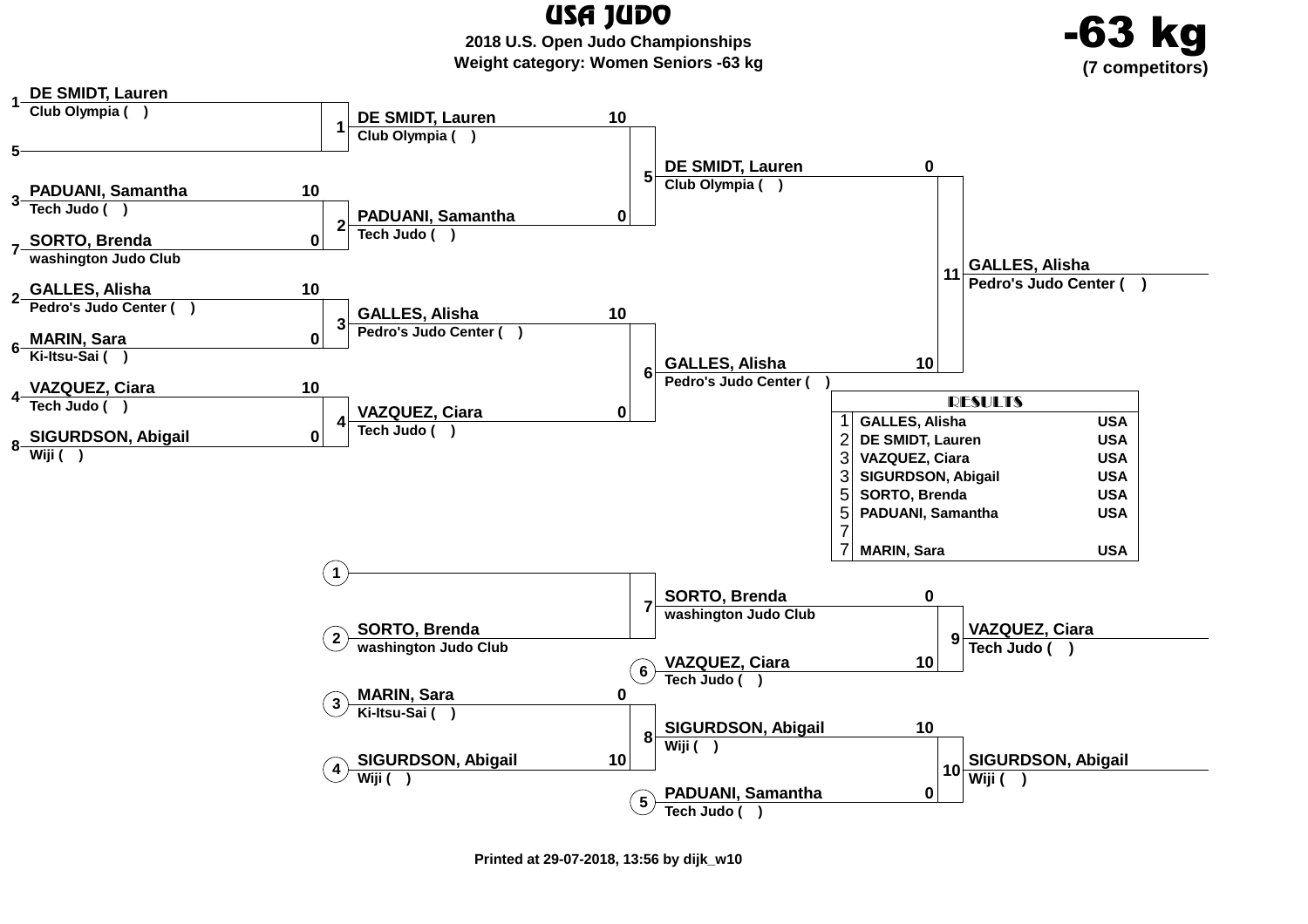-70 kg

 **2018 U.S. Open Judo ChampionshipsWeight category: Women Seniors -70 kg**